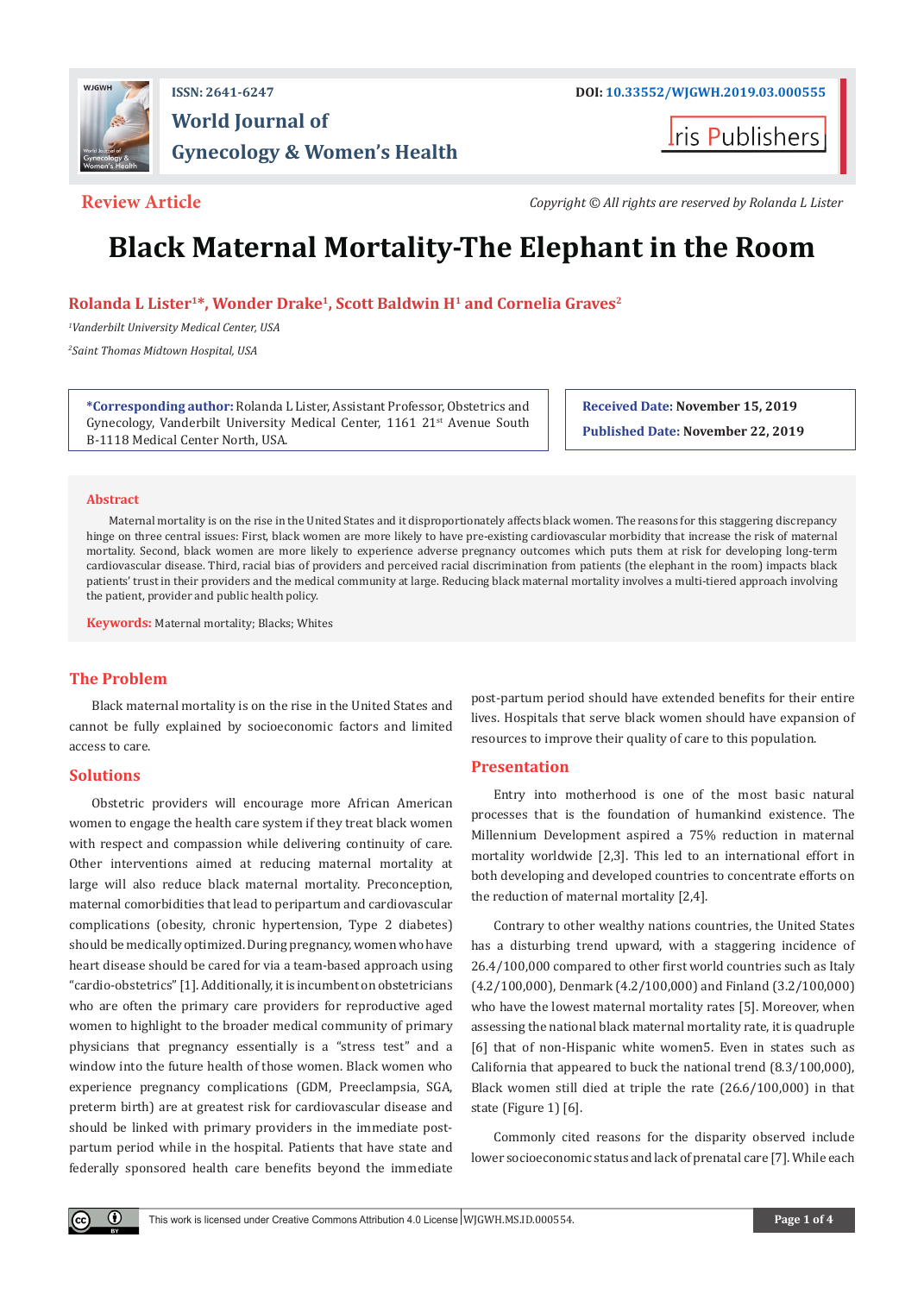of these factors do contribute to the increase in maternal mortality overall, the disparity between maternal mortality between blacks and white mothers cannot be fully explained by these factors alone.

Black women are more likely to have perinatal complications that confer a higher risk of cardiovascular disease despite similar socioeconomics. For example, in a cohort of 10,755 women all whom were on Medicaid insurance who gave birth during calendar years 1994-2004, compared to whites, Hispanic women had a lower odd for preterm birth. However, African-American women had a greater odd for preeclampsia, small for gestational age infants and preterm birth [8]. These women presumably had similar socioeconomic status but had differential perinatal outcomes. Furthermore, Berg et all evaluated 4,693 maternal deaths from 1998-2005 and determined that for whites, being married conferred protection against maternal mortality but was not protective for black women [9]. Early access to prenatal care is associated with reduced risk of maternal death and the lack thereof is associated with increased risk of maternal death [9]. However, even when black women have prenatal care and seek it early, the disparity of maternal death persists. In this same study that evaluated the risk of maternal deaths with the onset of prenatal care, blacks had four times the risk of maternal death even when presenting for prenatal care in all trimesters compared to whites.



Site of care has been evaluated as a potential culprit in the disparity of severe maternal mortality. The majority (75%) of black pregnant women are cared for by a (25%) minority of hospitals [10]. The hospitals that treated a high volume of black patients were also more likely to be urban in location and a teaching hospital. The patients were also more likely to have co-morbid conditions such

as prior cesarean delivery blood disorders, hypertensive disorders of pregnancy, asthma, multiple gestations, placental disorders, gestational diabetes, obesity and cardiac disease. After correction of co-morbidities, the site of care seemed to translate to a higher rate of severe maternal morbidities in African American women. The authors concluded that improving the quality of care at these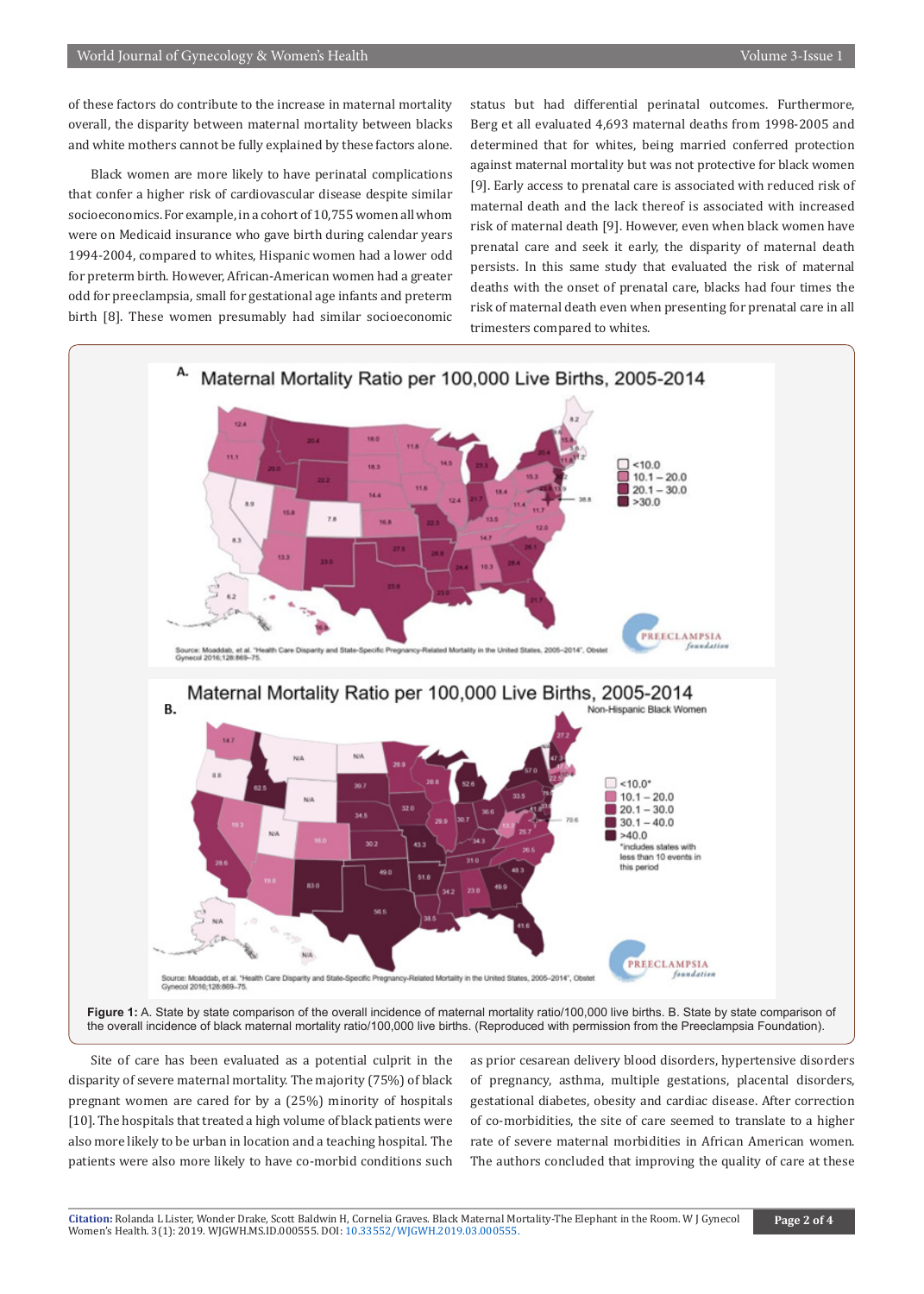hospitals would reduce the racial disparity of severe maternal morbidity [10]. Hospitals should be given the requisite education and resources to address common causes of severe maternal morbidity and mortality or should have well-established pipelines for referral and transport to appropriate tertiary care settings.

Racial disparity exists in maternal mortality despite correcting for commonly cited reasons. Thus, it is imperative to explore other potential etiologies for the disparities including racial bias. Sentinel events including the Tuskegee Syphilis Trial have served as evidence too many to blacks that the medical community cannot be trusted. One must give weight to the perception that many black pregnant women believe that their lives are not valued to the degree of their white pregnant counterparts. Twenty-nine black women who underwent focus questionnaires describe differential treatment by staff based on their insurance status (public versus private) and describe a lower quality of prenatal care based on racism from providers. Furthermore, they describe their interactions with their doctors or supporting staff as prejudiced. Many experiences were placed in the context of life experiences of systematic racism [11]. On the contrary, physicians and other healthcare providers and workers would likely challenge the notion that they treat patients differently solely based on their race or socioeconomic class. While there may not be evidence that differential treatment of black pregnant patients leads to maternal death, literature does support that black patients do receive differential treatment. For example, black cancer patients needing chemotherapy were less likely to be counseled about fertility preservation [12]. Furthermore, in a pediatric cohort of patients with confirmed appendicitis, black patients were less likely to receive analgesia despite similar pain scores [13]. In the minds of many black women, the perception of racial bias is their reality and may impact their willingness to engage with OB providers. In order to eliminate this disparity, courageous self-reflection about racial bias can be the first step in tackling this systemic and pervasive problem [14].

## **It is Time to Act**

Maternal mortality has both acute and long-term consequences on the mother's family, leaving her relatives to grow up in a singleparent home or orphaned which leads to cyclical poverty [15,16]. Each maternal death leads to the psychological and economical burdens for the remaining family which affect her local community. The crisis of black maternal mortality and the persistent disparities threatens to widen the perception of racism between people of color and the medical community. The international implications are such that as global positions shift, our relatively high maternal mortality rate challenges the dogma that the United States as a country is the champion of human rights. The consequences of maternal death are illustrated in Figure 2.

Entry into motherhood is a human right and strategies to prevent maternal death must be tailored to the preventable underlying causes. Implementing strategies to reduce maternal death will also affect the reduction of death in black women. In addition to focusing on optimizing pre-existing medical conditions, reducing obesity, identification of at women with cardiovascular risks after pregnancy complications have occurred (preeclampsia, GDM, SGA), we must address racial bias in the delivery of obstetric care.



local community and affects the national and international dialog.

# **Using Social Determinants of Health to Individualize Health Care**

The social determinants of health are the conditions in which we are born, live, learn, work, play, worship and age according to Healthy People 2020. Utilization of prenatal care in some blacks may be undermined by the social determinants of adverse maternal health. Black women are disproportionately subject to unsafe housing, lack of affordable transportation, lack of insurance, and lack of partner support as black men are more likely to be incarcerated. Addressing psychosocial factors are likely to improve utilization of pregnancy care. However, this alone is insufficient in addressing racial disparities. We must delve further into bias and discrimination as a factor in poor maternal outcomes.

# **Expand Inter-Conception Maternity Coverage**

Expanding coverage outside of the immediate post-partum period to our most vulnerable population will ensure that patients who are at the highest risk of cardiovascular sequelae be plugged into the health care system immediately after the adverse perinatal event. Since most reproductive aged women have OBGYNS as their sole primary provider, obstetric providers are uniquely positioned to link women with risk factors for cardiovascular disease with physicians skilled in treatment of cardiovascular disease who prevent and manage complications long-term. Black women are least likely to follow up in the post-partum period [17]. Since post-partum follow-up at 6-8 weeks among recently delivered patients is inconsistent and ranges from 30-80%, the immediate post-partum period may be a more ideal time to influence longterm cardiovascular health of black patients who have had the complication of preterm birth, preeclampsia or gestational diabetes [1,18-20]. Since maternal health in linked to long-term cardiovascular health, it stands to reason that federally or state sponsored insurance should cover a mother during her entire life as opposed to truncating her insurance 6-12 weeks after the birth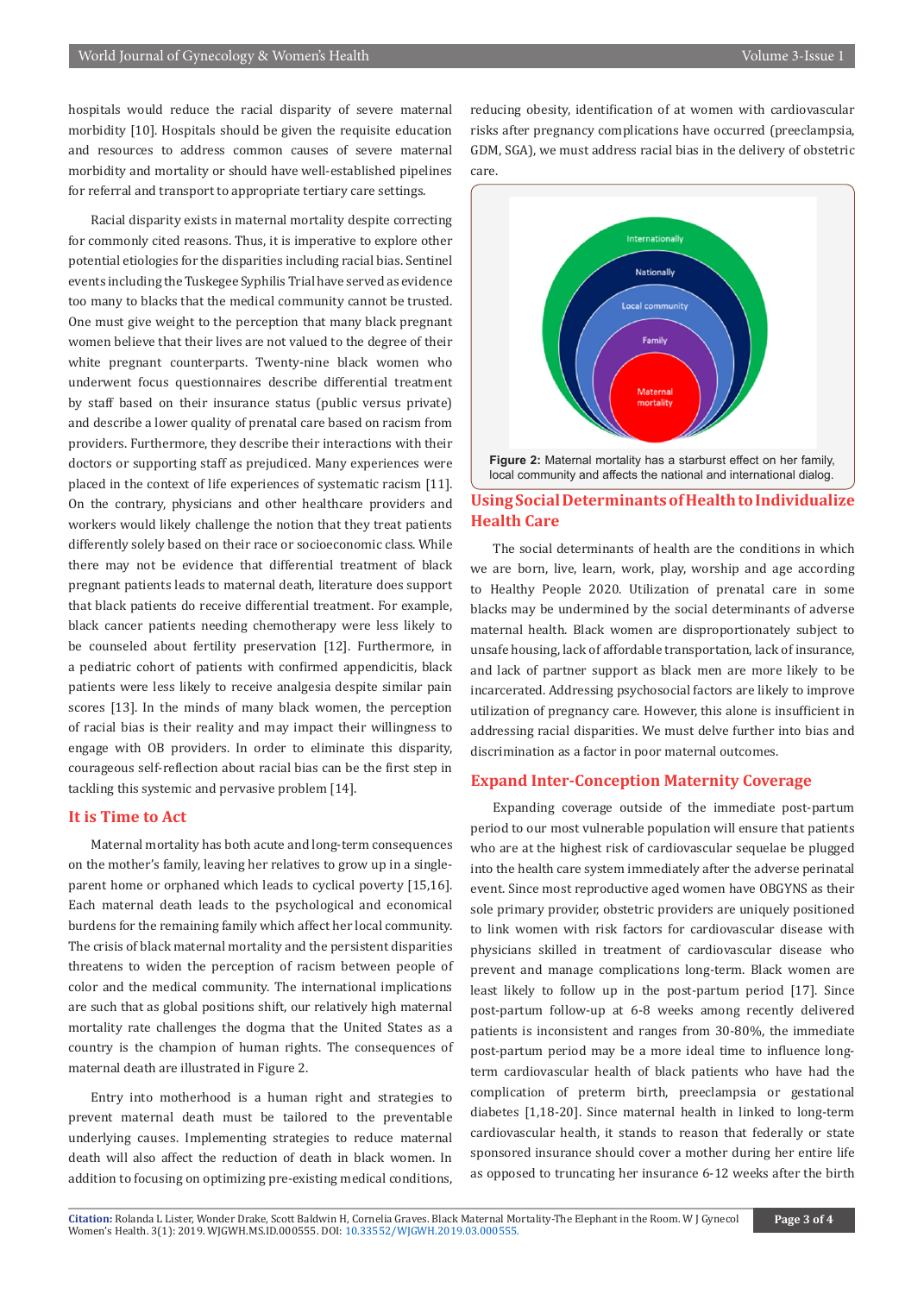of her child. Obstetric providers connecting the pregnant patient to primary care providers to address cardiovascular issues.

# **Addressing Perceptions of Racial Prejudice**

Whether it is due systemic issues such as racism, implicit bias in the medical community amongst its providers or suspicion of the medical establishment (which has not always been transparent to people of color) [21], we must acknowledge that the conversation must not be truncated at socioeconomic factors alone. If we intend to change the narrative that black pregnant patients are discriminated against, we must employ measures to ensure that black women are being listened to. For instance, Hwa et al. describe 204 African American pregnant patients and their 21 ethnically diverse providers demonstrated that patientprovider communication had a positive effect on trust in provider and on prenatal care satisfaction [22]. In a qualitative study of 22 African American Women, the qualities important to effective communication were (a) demonstrating quality patient-provider communication, (b) providing continuity of care, (c) treating the women with respect, and (d) delivering compassionate care [23]. Thus collectively, effective communication from the provider to the patient improves patient's trust, engagement and adherence which may ultimately lead to improved perinatal outcomes and reduce maternal mortality.

# **Conclusion**

Maternal mortality is a growing problem in the United States. Black maternal mortality is 4x higher and is a public health crisis. It is a problem for Black American women and cannot be explained by socioeconomic factors alone. Reducing black maternal mortality involves a multi-tiered approach involving the patient, provider and public health policy. Black pregnant patients should be educated about optimizing their comorbidities prior to pregnancy and understand that pregnancy complications can translate to future cardiovascular health risks. Obstetric providers should educate primary health providers that pregnancy complications, such as preeclampsia and gestational diabetes, are associated with cardiovascular complications such as Type 2 Diabetes Mellitus, chronic hypertension, metabolic syndrome and stroke [24]. Obstetric providers can engage black patients with respect, providing continuity of care and compassion while delivering care. Public policy can ensure that black patients who suffer pregnancy related complications that are linked to adverse long-term cardiovascular health receive life-long coverage.

# **Acknowledgement**

### None.

# **Conflict of Interest**

Authors declare no conflict of interest.

# **Refernces**

1. [Davis MB, Walsh MN \(2019\) Cardio-Obstetrics. Circ Cardiovasc Qual](https://www.ncbi.nlm.nih.gov/pubmed/30773028) [Outcomes 12\(2\): e005417.](https://www.ncbi.nlm.nih.gov/pubmed/30773028)

- 2. [Cha S \(2017\) The impact of the worldwide Millennium Development](https://www.ncbi.nlm.nih.gov/pubmed/28168932)  [Goals campaign on maternal and under-five child mortality reduction:](https://www.ncbi.nlm.nih.gov/pubmed/28168932)  ['Where did the worldwide campaign work most effectively?' Glob Health](https://www.ncbi.nlm.nih.gov/pubmed/28168932)  [Action 10\(1\): 1267961.](https://www.ncbi.nlm.nih.gov/pubmed/28168932)
- 3. [Cantwell R, Clutton-Brock T, Cooper G, Dawson A, Drife J, et al. \(2011\)](https://www.ncbi.nlm.nih.gov/pubmed/21356004)  [Saving Mothers' Lives: Reviewing maternal deaths to make motherhood](https://www.ncbi.nlm.nih.gov/pubmed/21356004)  safer: 2006-2008. The Eighth Report of the Confidential Enquiries into [Maternal Deaths in the United Kingdom. BJOG 118 Suppl 1: 1-203.](https://www.ncbi.nlm.nih.gov/pubmed/21356004)
- 4. [Sachs JD \(2012\) From millennium development goals to sustainable de](https://www.thelancet.com/journals/lancet/article/PIIS0140-6736(12)60685-0/fulltext)[velopment goals. Lancet 379: 2206-2211.](https://www.thelancet.com/journals/lancet/article/PIIS0140-6736(12)60685-0/fulltext)
- 5. [MacDorman MF, Declercq E, Cabral H, Morton C \(2016\) Recent Increases](https://www.ncbi.nlm.nih.gov/pubmed/27500333)  [in the U.S. Maternal Mortality Rate: Disentangling Trends from Measure](https://www.ncbi.nlm.nih.gov/pubmed/27500333)[ment Issues. Obstet Gynecol 128\(3\): 447-455.](https://www.ncbi.nlm.nih.gov/pubmed/27500333)
- 6. [\(2018\) Notice of Retraction and Replacement: "Health Care Disparity](https://www.ncbi.nlm.nih.gov/pubmed/29528940)  [and State-Specific Pregnancy-Related Mortality in the United States,](https://www.ncbi.nlm.nih.gov/pubmed/29528940)  [2005-2014" \(Moaddab A, Dildy GA, Brown HL, Bateni ZH, Belfort MA,](https://www.ncbi.nlm.nih.gov/pubmed/29528940)  [Sangi-Haghpeykar H, Clark SL\) Obstet Gynecol 131\(4\): 746.](https://www.ncbi.nlm.nih.gov/pubmed/29528940)
- 7. [Drife J \(2016\) Risk factors for maternal death revisited. BJOG 123\(10\):](https://www.ncbi.nlm.nih.gov/pubmed/27074541/)  [1663.](https://www.ncbi.nlm.nih.gov/pubmed/27074541/)
- 8. [Brown HL, Chireau MV, Jallah Y, Howard D \(2007\) The "Hispanic par](https://www.ncbi.nlm.nih.gov/pubmed/17689648)[adox": an investigation of racial disparity in pregnancy outcomes at a](https://www.ncbi.nlm.nih.gov/pubmed/17689648)  [tertiary care medical center. Am J Obstet Gynecol 197\(2\): 197.](https://www.ncbi.nlm.nih.gov/pubmed/17689648)
- 9. [Berg CJ, Callaghan WM, Syverson C, Henderson Z \(2010\) Pregnan](https://www.ncbi.nlm.nih.gov/pubmed/21099595)[cy-related mortality in the United States, 1998 to 2005. Obstet Gynecol](https://www.ncbi.nlm.nih.gov/pubmed/21099595)  [116\(6\): 1302-1309.](https://www.ncbi.nlm.nih.gov/pubmed/21099595)
- 10. [Howell EA, Egorova N, Balbierz A, Zeitlin J, Hebert PL \(2016\) Black-white](https://www.ncbi.nlm.nih.gov/pubmed/26283457)  [differences in severe maternal morbidity and site of care. Am J Obstet](https://www.ncbi.nlm.nih.gov/pubmed/26283457)  [Gynecol 214\(1\): 122.](https://www.ncbi.nlm.nih.gov/pubmed/26283457)
- 11. [Salm Ward TC, Mazul M, Ngui EM, Bridgewater FD, Harley AE \(2013\)](https://www.ncbi.nlm.nih.gov/pubmed/23180190)  ["You learn to go last": perceptions of prenatal care experiences among](https://www.ncbi.nlm.nih.gov/pubmed/23180190)  [African-American women with limited incomes. Matern Child Health J](https://www.ncbi.nlm.nih.gov/pubmed/23180190)  [17\(10\): 1753-1759.](https://www.ncbi.nlm.nih.gov/pubmed/23180190)
- 12.[\(2008\) Update on overall prevalence of major birth defects--Atlanta,](https://www.ncbi.nlm.nih.gov/pubmed/18185492)  [Georgia, 1978-2005. MMWR Morb Mortal Wkly Rep 57\(1\): 1-5.](https://www.ncbi.nlm.nih.gov/pubmed/18185492)
- 13. [Goyal MK, Kuppermann N, Cleary SD, Teach SJ, Chamberlain JM \(2015\)](https://www.ncbi.nlm.nih.gov/pubmed/26366984)  [Racial Disparities in Pain Management of Children with Appendicitis in](https://www.ncbi.nlm.nih.gov/pubmed/26366984)  [Emergency Departments. JAMA pediatrics 169\(11\): 996-1002.](https://www.ncbi.nlm.nih.gov/pubmed/26366984)
- 14. [Cohan D \(2019\) Racist Like Me A Call to Self-Reflection and Action for](https://www.ncbi.nlm.nih.gov/pubmed/30811907)  [White Physicians. N Engl J Med 380\(9\): 805-807.](https://www.ncbi.nlm.nih.gov/pubmed/30811907)
- 15. [Miller S, Belizán JM \(2015\) The true cost of maternal death: individual](https://www.ncbi.nlm.nih.gov/pubmed/26081494)  [tragedy impacts family, community and nations. Reprod Health 12: 56.](https://www.ncbi.nlm.nih.gov/pubmed/26081494)
- 16. [Molla M, Mitiku I, Worku A, Yamin AE \(2015\) Impacts of maternal mor](https://reproductive-health-journal.biomedcentral.com/track/pdf/10.1186/1742-4755-12-S1-S6)[tality on living children and families: A qualitative study from Butajira,](https://reproductive-health-journal.biomedcentral.com/track/pdf/10.1186/1742-4755-12-S1-S6)  [Ethiopia. Reproductive health 12 \(Suppl 1\): S6.](https://reproductive-health-journal.biomedcentral.com/track/pdf/10.1186/1742-4755-12-S1-S6)
- 17. [Jones EJ, Hernandez TL, Edmonds JK, Ferranti EP \(2019\) Continued Dis](https://www.ncbi.nlm.nih.gov/pubmed/31021939)[parities in Postpartum Follow-Up and Screening Among Women with](https://www.ncbi.nlm.nih.gov/pubmed/31021939)  [Gestational Diabetes and Hypertensive Disorders of Pregnancy: A Sys](https://www.ncbi.nlm.nih.gov/pubmed/31021939)[tematic Review. J Perinat Neonatal Nurs 33\(2\): 136-148.](https://www.ncbi.nlm.nih.gov/pubmed/31021939)
- 18. [Stasenko M, Cheng YW, McLean T, Jelin AC, Rand L, et al. \(2010\) Post](https://www.ncbi.nlm.nih.gov/pubmed/20440668)[partum follow-up for women with gestational diabetes mellitus. Am J](https://www.ncbi.nlm.nih.gov/pubmed/20440668)  [Perinatol 27\(9\): 737-742.](https://www.ncbi.nlm.nih.gov/pubmed/20440668)
- 19. [McCloskey L, Bernstein J, Winter M, Iverson R, Lee-Parritz A \(2014\) Fol](https://www.ncbi.nlm.nih.gov/pubmed/24707899)[low-up of gestational diabetes mellitus in an urban safety net hospital:](https://www.ncbi.nlm.nih.gov/pubmed/24707899)  [missed opportunities to launch preventive care for women. J Womens](https://www.ncbi.nlm.nih.gov/pubmed/24707899)  [Health \(Larchmt\) 23\(4\): 327-334.](https://www.ncbi.nlm.nih.gov/pubmed/24707899)
- 20. [Graves CR, Davis SF \(2018\) Cardiovascular Complications in Pregnancy:](https://www.ncbi.nlm.nih.gov/pubmed/29459362)  [It Is Time for Action. Circulation 137\(12\): 1213-1215.](https://www.ncbi.nlm.nih.gov/pubmed/29459362)
- 21. [Thomas SB, Quinn SC \(1991\) The Tuskegee Syphilis Study, 1932 to 1972:](https://www.ncbi.nlm.nih.gov/pubmed/1951814)  [implications for HIV education and AIDS risk education programs in the](https://www.ncbi.nlm.nih.gov/pubmed/1951814)  [black community. Am J Public Health 81\(11\): 1498-1505.](https://www.ncbi.nlm.nih.gov/pubmed/1951814)